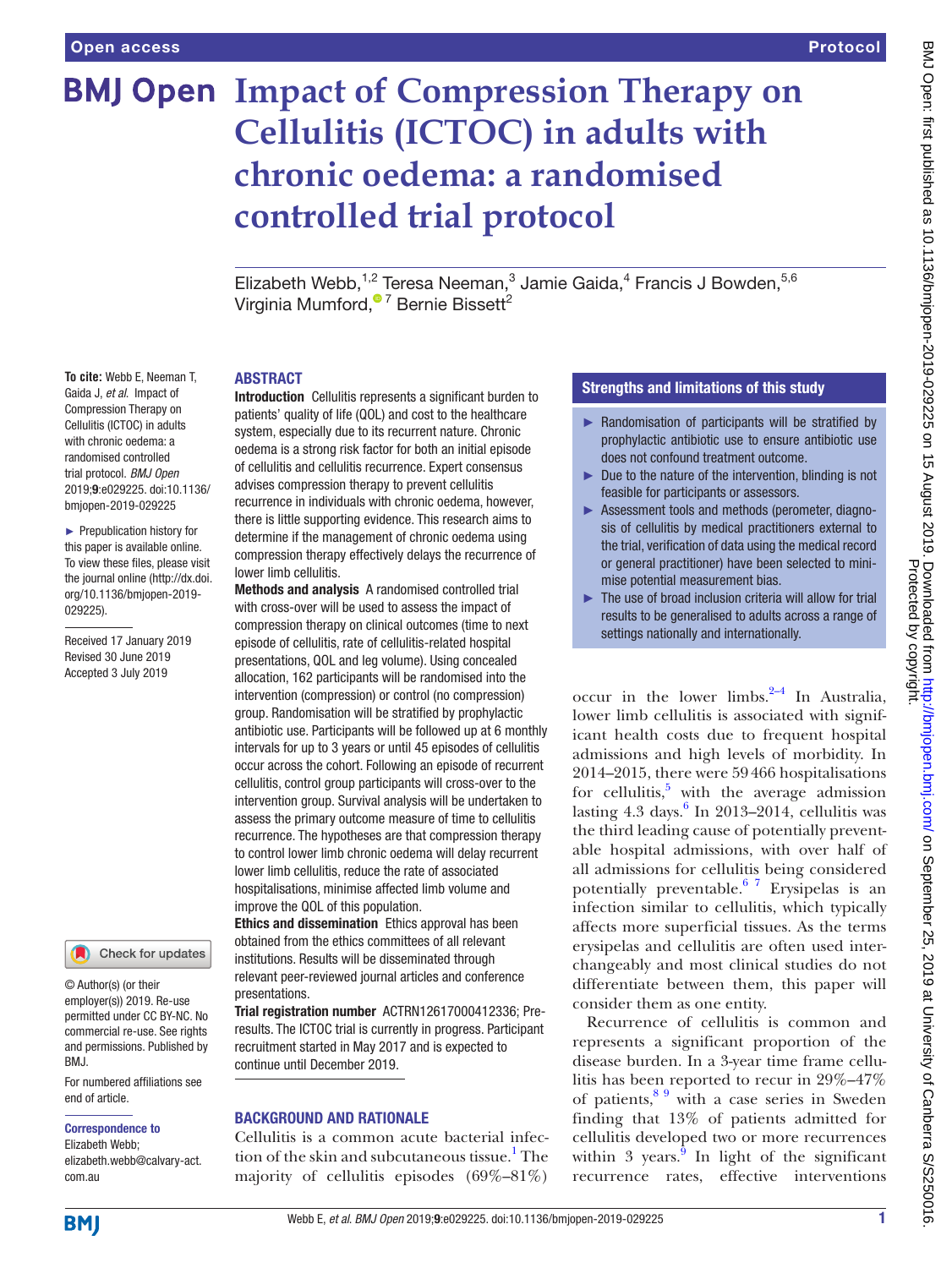which reduce recurrence could limit the disease burden and improve patient outcomes.

Oedema occurs when capillary filtration overwhelms the available lymphatic drainage.<sup>[10](#page-7-6)</sup> Lymphoedema specifically refers to persistent oedema resulting from lymphatic drainage failure[.11](#page-7-7) Chronic oedema is an umbrella term that refers to oedema resulting from insufficient lymphatic drainage, where the principal cause of oedema may be increased capillary filtration and/or lymphatic drainage failure.<sup>11</sup> As such, the term chronic oedema encompasses oedema of various aetiologies, including lymphoedema. For the purpose of this trial, we will use the term chronic oedema.

Lymphoedema and chronic oedema are potent risk factors for developing lower limb cellulitis and for its recurrence.<sup>48 12 13</sup> It is broadly accepted that the relationship between cellulitis and chronic oedema is a vicious cycle[.8 14](#page-7-4) Chronic oedema predisposes individuals to cellulitis and with each episode of cellulitis, the lymphatic system is further impaired, increasing residual oedema and heightening risk of future cellulitis infections. $^{14}$ Thus, chronic oedema is not only a result of cellulitis but also increases the risk of recurrence.<sup>[14](#page-7-9)</sup>

The standard treatment for chronic oedema includes compression therapy and skin care.<sup>15</sup> Compression bandaging can be used to reduce oedema in a limb, and daily wear of compression garments is used to control oedema. There is general consensus that in addition to antibiotic prescription, compression to manage oedema should be an adjuvant treatment for patients with chronic oedema who are experiencing cellulitis recurrence.<sup>181416</sup> Despite this common recommendation and the strong evidence supporting the relationship between oedema and cellulitis, there is a paucity of evidence to support the use of compression to manage chronic oedema to prevent cellulitis recurrence.

The time-intensive nature of compression therapy and the fact that measuring meaningful outcomes requires lengthy assessment periods probably contribute to the lack of research in this field. Only one study has been conducted on the impact of oedema management on cellulitis recurrence, $17$  with a second study incidentally observing a reduction in 'infection' among patients receiving oedema management, although this was not a research objective[.18](#page-7-12) While both studies support the hypothesis that oedema management decreases cellulitis recurrence, their conclusions are hampered by methodological limitations, including pre-post intervention methods, small sample sizes and change in infection rate not being specified a research objective.<sup>17 18</sup> While research regarding compression therapy to prevent cellulitis recurrence is scarce, there is high-quality evidence to support the use of prophylactic antibiotics. A multicentre, double-blind, randomised controlled trial (RCT) found that the use of prophylactic antibiotics in patients experiencing recurrent cellulitis is effective in preventing subsequent attacks, although the effect diminishes following prophylaxis cessation.<sup>19</sup> A 2017 Cochrane systematic

review of interventions to prevent cellulitis identified six studies investigating prophylactic antibiotics, but no other randomised trials investigating other prophylactic measures such as oedema management or skin care.<sup>[20](#page-7-14)</sup> Thus further research into the efficacy of prophylactic measures other than antibiotic is warranted.<sup>2</sup>

The following protocol describes a RCT with cross-over to determine if the use of compression therapy for adults experiencing lower limb recurrent cellulitis and chronic oedema will delay cellulitis recurrence.

#### Research hypotheses

The hypotheses are that compression therapy to control lower limb chronic oedema will delay recurrent lower limb cellulitis, reduce the rate of associated hospitalisations, minimise affected limb volume and improve the quality of life (QOL) of this population.

#### Research objectives Primary objective

The primary objective was to determine if compression therapy delays the recurrence of lower limb cellulitis in adults with lower limb chronic oedema and recurrent cellulitis.

#### Secondary objectives

The secondary objectives were to determine if, in adults with lower limb chronic oedema and recurrent cellulitis, compression therapy: (1) reduces the rate of cellulitis-related hospital presentations; (2) reduces affected leg volume; and (3) improves QOL.

#### Trial design

A RCT with cross-over will be used to assess the impact of compression therapy on clinical outcomes (time to next episode of cellulitis, rate of cellulitis-related hospital presentations, QOL and leg volume). Participants will be randomised to the intervention or control group by block randomisation using sealed opaque envelopes. As prophylactic antibiotics have been shown to influence cellulitis recurrence, $\frac{19-21}{2}$  randomisation of participants will be stratified by prophylactic antibiotic use. Following an episode of cellulitis, participants in the control group will crossover into the intervention group, whereas intervention group participants will remain in their original group and continue to receive compression therapy. [Figure](#page-2-0) 1 shows the proposed participant allocation process.

The absence of high-quality evidence regarding the impact of compression therapy on recurrence of cellulitis means there is uncertainty as to whether it is an effective intervention, justifying the use of an RCT. Although there is no high-quality evidence to support the use of the compression therapy to prevent cellulitis in this patient population, it reflects the accepted expert opinion and the standard clinical practice of the institution conducting the trial.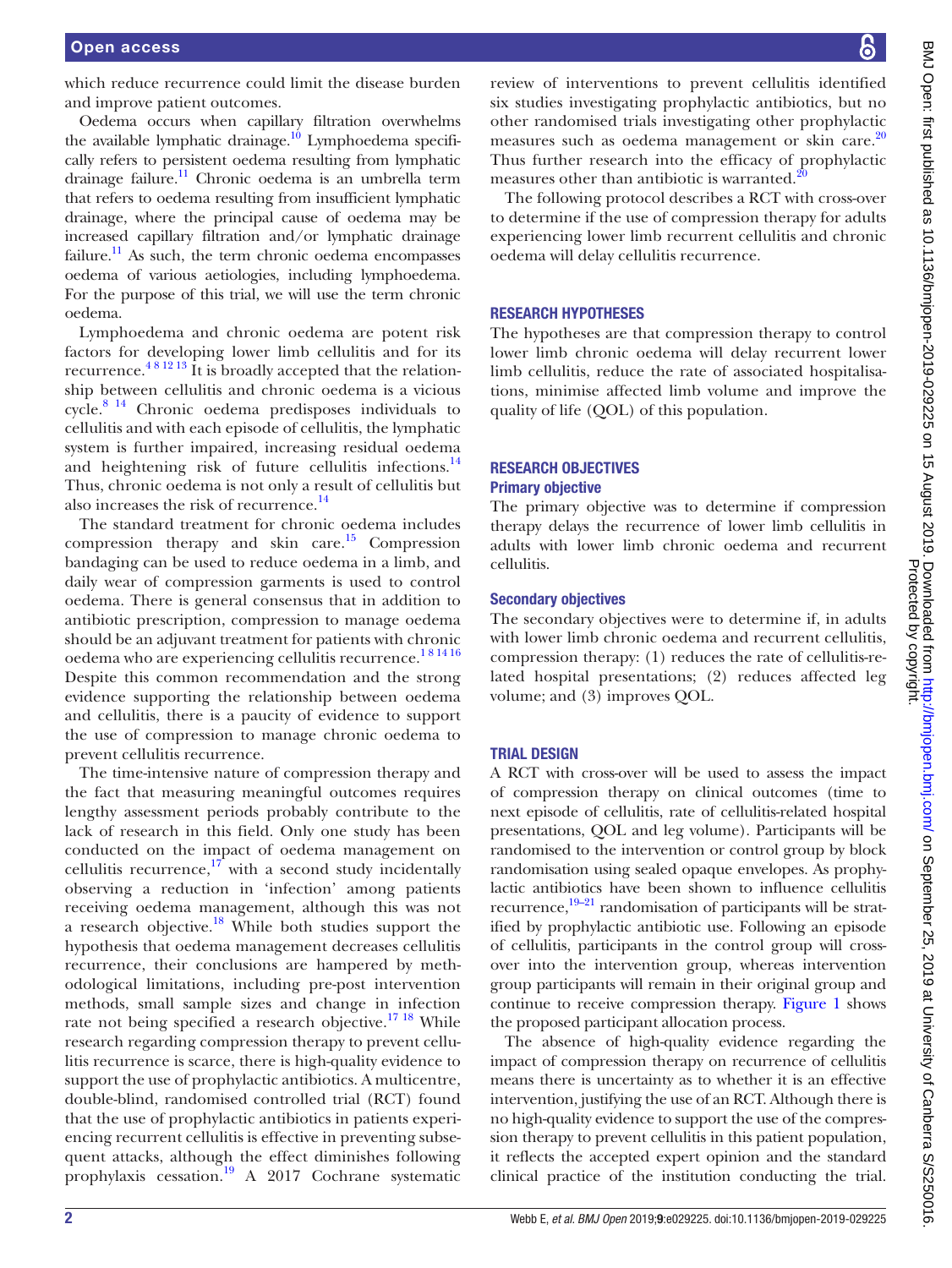

<span id="page-2-0"></span>Figure 1 Anticipated participant flow through trial.

Therefore, the trial design crosses the control group participants over into the intervention group following the first episode of cellulitis to ensure no participant continues to experience recurrent cellulitis episodes without receiving the institution's standard intervention.

# **METHODS**

# Study setting and population

The trial will be conducted at the Calvary Public Hospital Bruce (CPHB) outpatient lymphoedema clinic. Adults with lower limb chronic oedema and a history of recurrent cellulitis who meet the eligibility criteria will be recruited from the two major ACT public hospitals (CPHB and Canberra Hospital) and general practitioners servicing the ACT and nearby NSW residents.

# Eligibility criteria

Inclusion criteria

- $\blacktriangleright$   $\geq$  18 years of age.
- Two or more episodes of cellulitis diagnosed in the same leg in the past 2 years (at the time of referral). Clinical diagnosis of cellulitis ideally will have been based on the presence of acute erythema, oedema, warmth and pain, with spreading involvement of the skin and subcutaneous tissues, malaise and possibly fever[.1 22 23](#page-7-0)
- Chronic oedema (oedema persisting  $\geq$ 3 months) in the leg(s) that have had recurrent cellulitis diagnosed (presence of oedema confirmed by an accredited lymphoedema therapist through interview and physical examination, including a thorough medical history combined with limb palpation and visual assessment).
- Understanding of involvement in the study as per the participant information sheet.
- Provision of informed consent.
- Able to attend regularly scheduled appointments for the duration of the study.
- Has a valid Medicare number.

# Exclusion criteria

- ► Currently wearing effective compression garments (≥compressionclass 2, or compression class 1 if considered effective by a lymphoedema therapist) regularly  $(\geq 5$  days per week).
- ► Declines to participate or is unable to participate for whatever reason.
- Receiving end of life care.
- ► Medically unstable.
- Chronic wound/ulcer, or a wound/ulcer requiring specialist treatment or treatment that prevents the use of compression garments.
- ► Unable to wear compression (unable to don/doff garments or has a medical condition that contraindicates the use of compression).

# Interventions

All assessments, interventions and outcome measures will be conducted by a physiotherapist or occupational therapist who meets the registration requirements for category one of the Australian National Lymphoedema Practitioners Register.<sup>24</sup>

At the initial appointment, eligibility will be formally checked, and those who consent to participate will undergo stratified randomisation using sealed, opaque and identical envelopes that are sequentially numbered. Prior to randomisation, baseline measures including number of episodes of cellulitis in the 2 years prior to referral, duration of chronic oedema, referral source and demographics will be captured. The presence of identified potential risk factors for cellulitis will also be recorded, including history of tinea or other fungal infections between toes, diabetes mellitus, obesity and chronic venous insufficiency[.3 4 12 25 26](#page-7-16)

At the initial appointment, participants in both the control and intervention groups will receive education (verbal and written) regarding cellulitis and how to decrease the risk of recurrence. Education will include the benefits of skin care, prevention of tinea or other fungal infections between toes, maintaining healthy body weight and regular exercise.

For the intervention group, the initial appointment will also be used to plan appropriate compression therapy which will be provided at subsequent appointments. Compression therapy will involve the application of compression garments (compression stockings or wraps) and may or may not involve compression bandaging to minimise oedema prior to the fitting of compression garments. The number of appointments necessary for the provision of compression therapy will be individualised to meet participant requirements.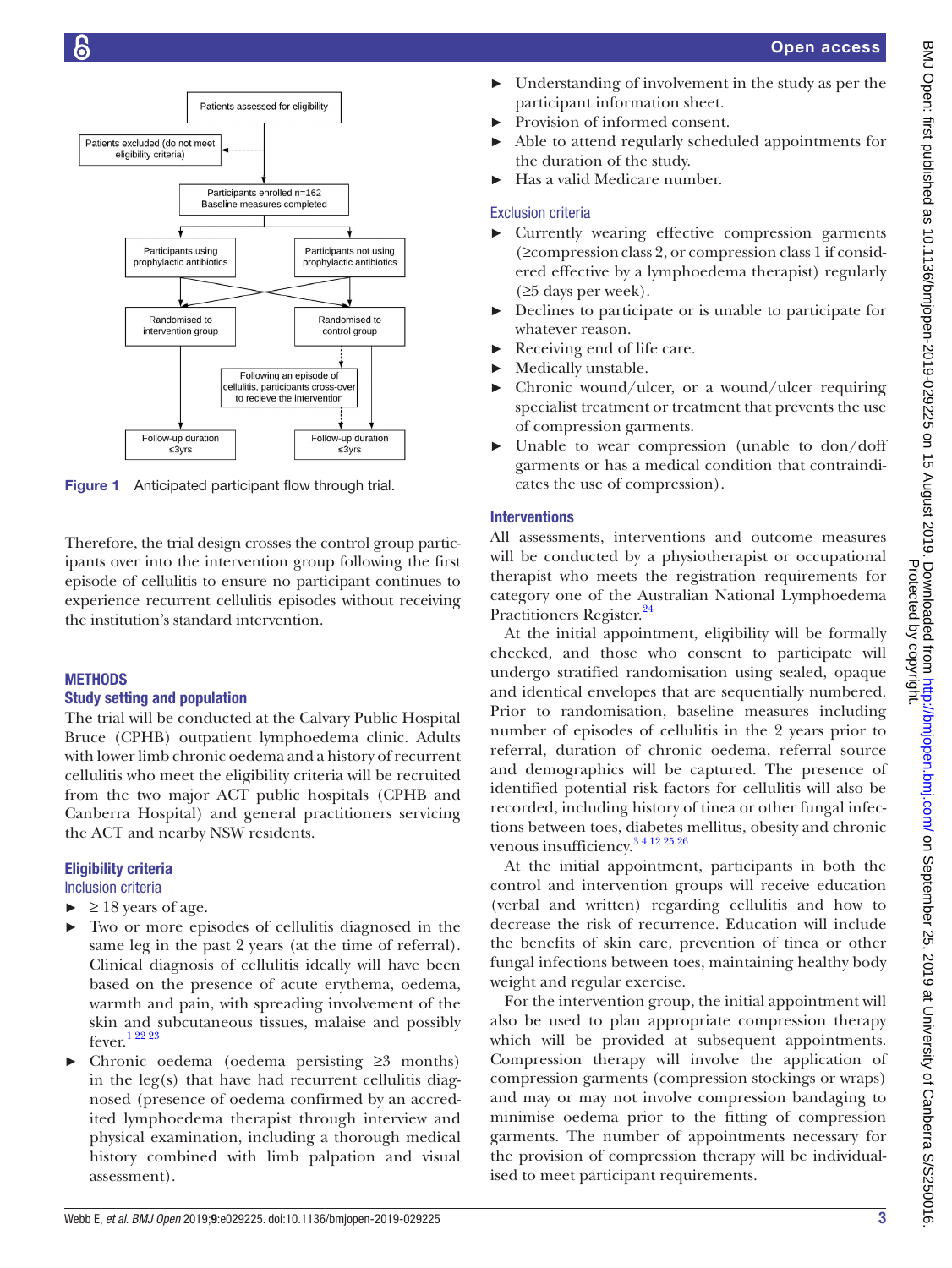Participants in both groups will be followed for up to 3 years at 6 monthly intervals ([table](#page-4-0) 1) to complete outcome measures and to continue to receive the allocated treatment (education with or without compression therapy). At each appointment, the therapist will inform each participant of changes in their limb volume, providing tangible feedback to support ongoing participant attendance. Throughout the trial, participants in the intervention group may require additional appointments for compression therapy (compression bandaging, and measure for and provision of compression garments). Intervention compliance (number of days per week garments are worn) and adverse effects will be captured by self-report.

Cross-over of control group participants will be triggered on clinician identification of cellulitis. The recurrence of cellulitis will be checked at scheduled appointments, however, if a participant reports a recurrence between scheduled assessments, they will be reviewed at an additional appointment to record outcome measures ([table](#page-4-0) 1), and to commence cross-over for control group participants. Date of cross-over will be defined as the day compression garments are initially fitted.

#### Outcome measures

[Table](#page-4-0) 1 shows the timeline for completion of trial activities and outcome measures.

The primary outcome is 'observed time to the first episode of cellulitis recurrence'. Cellulitis recurrence will only be assessed in a leg that has been assessed as having chronic oedema, thus if cellulitis occurs in a leg that was not previously identified as having chronic oedema, the infection will not be considered a recurrence. Cellulitis will be diagnosed by medical practitioners external to the study. Date of cellulitis recurrence (and associated hospitalisation) will be gained by participant self-report and may be verified using medical records from the hospitals and/or general practitioners.

Secondary outcomes include: (1) rate of cellulitis-related hospital admissions; (2) percent change in leg volume from baseline, measured using the perometer; (3) QOL, assessed using the LYMQOL and EuroQol Five Dimension Scale (ED-5D-3L). The occurrence of cellulitis-related hospital admissions will be measured in the same manner as cellulitis recurrence.

Percent change in leg volume will be measured using a perometer, an optoelectronic imaging device designed to measure limb volume. $27$  The perometer has excellent intra-rater reliability (ICC=1.0; 95%CI: 0.99 to 1.00) and inter-rater reliability (ICC=1.0;  $95\%$  CI: 0.97 to 1.00), is sensitive to changes in limb volume<sup>28-30</sup> and is a valid measure of knee volume.[27](#page-7-17) Leg volume will be measured between 53and 400mm height from the ground using the perometer. Monthly calibration of the perometer will be conducted using a standardised object of known volume (875mL) to minimise instrument error, ensuring consistency of this measurement device across the duration of the trial. Use of this device will also prevent potential

differential measurement bias arising from lack of therapist blinding.

Where limb volume cannot be measured using the perometer, due to impaired mobility of a participant or equipment failure, summated circumferential leg measurements will be used following expert clinical guidelines. Circumferential leg measures will be taken at the mid foot, oblique ankle and at 10, 20, 30 and 40cm intervals up the leg using a measurement board. Circumferential limb measurement also has excellent intra-rater reliability (ICC=0.977–0.996; 95%CI: 0.960 to 0.998) and inter-rater reliability (ICC=0.942–0.994; 95%CI: 0.936 to 0.997)[.31](#page-7-19)

QOL will be measured using LYMQOL, a validated, condition-specific QOL tool for people with lower limb lymphoedema, $32$  and the EQ-5D-3L, a generic preference-based measure of health-related QOL that comprises five dimensions of health. $33$  The EQ-5D can be used to calculate quality-adjusted life years for the purpose of economic evaluation.<sup>33</sup> A systematic review has found the EQ-5D has good validity and responsiveness for people with skin diseases, although the tool has not been specifically validated within a population suffering cellulitis.<sup>33</sup>

Exploratory analysis will be conducted to test the robustness of the trial hypotheses and may include assessment of cellulitis recurrence post cross-over, intervention compliance, participant demographics, risk factors and per protocol analysis.

#### Sample size and duration of follow-up

The sample size has been calculated for the primary objective of detecting a difference in time to cellulitis recurrence between the control and intervention groups. The sample size estimation is based on the assumptions that the 3-year cellulitis recurrence rate in control participants is approximately  $47\%$ <sup>[8](#page-7-4)</sup> and compression therapy will reduce the 3-year incidence of recurrent cellulitis by  $50\%$ .<sup>[17 18](#page-7-11)</sup> Assuming that events occur at a constant rate, these assumptions correspond to a hazard ratio (HR) of 0.42. The eligibility criteria of two or more episodes of cellulitis in the same leg in the past 2 years has been used so that the trial cohort have an increased likelihood of cellulitis reoccurring during the follow-up period.

It is assumed that patients will be recruited over a 2.5year period, and the total study duration will be 3.5 years. Length of participant follow-up will vary based on time of enrolment. Using a sequential design software package gsDesign in  $R^{34}$  in order to detect a HR of 0.42 with 80% power and 2.5% (one-sided) type 1 error, a total of 45 cellulitis recurrences are needed. Under the present recruitment and recurrence assumptions, we plan to recruit 162 participants (81 per arm).

An interim analysis will be performed by a Data Monitoring Committee after 23 episodes of cellulitis. A log-rank test will be used to assess group differences. If a nominal (one sided) significance level of p=0.003 is detected, indicating a strong clinical effect, the study will be ceased. If the Data Monitoring Committee recommends that the study continue to 45 episodes of cellulitis,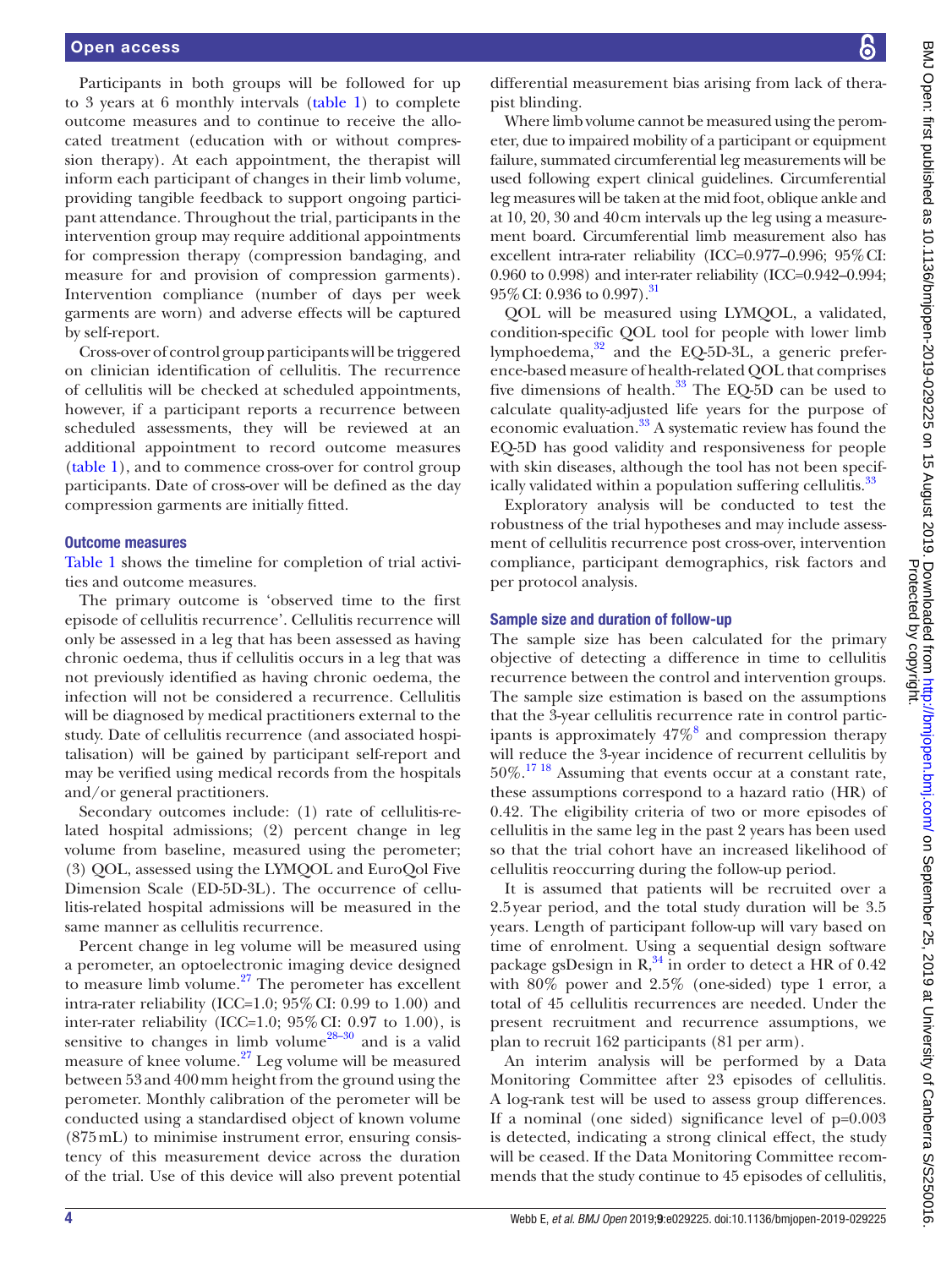| Timeline per patient for RCT outcome measures<br>Table <sub>1</sub>                                                         |           |                                            |                                                                        |                |          |               |               |                |          |          |
|-----------------------------------------------------------------------------------------------------------------------------|-----------|--------------------------------------------|------------------------------------------------------------------------|----------------|----------|---------------|---------------|----------------|----------|----------|
| Time point                                                                                                                  | Enrolment | Assessment<br>intervention<br>post initial | post cellulitis<br>Assessment<br>recurrence                            | Cross<br>-over | ဖ        | $\frac{2}{3}$ | $\frac{8}{1}$ | $\overline{a}$ | 80       | 86       |
| Body mass index                                                                                                             | $\times$  |                                            | $\times$                                                               | $\times$       | $\times$ | $\times$      | $\times$      | $\times$       | $\times$ | $\times$ |
| Perometer (limb volume)                                                                                                     | $\times$  | $\times$                                   | $\times$                                                               | $\times$       | $\times$ | $\times$      | $\times$      | $\times$       | $\times$ | $\times$ |
| Summated limb circumferences                                                                                                | $\times$  | $\times$                                   | $\times$                                                               | $\times$       | $\times$ | $\times$      | $\times$      | $\times$       | $\times$ | $\times$ |
| $ED-5D-3L$                                                                                                                  | $\times$  |                                            |                                                                        |                |          | $\times$      |               | $\times$       |          | $\times$ |
| TODINIAT                                                                                                                    | $\times$  |                                            |                                                                        |                | $\times$ | $\times$      |               | $\times$       |          | $\times$ |
| Cellulitis recurrence date/s                                                                                                |           |                                            | $\times$                                                               |                | $\times$ | $\times$      | ×             | $\times$       | $\times$ | $\times$ |
| Hospitalisation due to cellulitis (date, length of stay)                                                                    |           |                                            | $\times$                                                               |                | $\times$ | $\times$      | $\times$      | $\times$       | $\times$ | $\times$ |
| hospitalisation using medical record/general practitioner<br>Verification of cellulitis recurrence and associated<br>report |           |                                            | $\times$                                                               |                | $\times$ | $\times$      | $\times$      | $\times$       | $\times$ | $\times$ |
| Intervention provided (type of garment, application of<br>compression bandages)                                             |           | $\times$                                   | $\times$                                                               | $\times$       | $\times$ | $\times$      | $\times$      | $\times$       | $\times$ | $\times$ |
| Presence of fungal infections/tinea/maceration or cracking<br>of skin between toes                                          |           |                                            | $\times$                                                               |                | $\times$ | $\times$      | $\times$      | $\times$       | $\times$ | $\times$ |
| Adverse events                                                                                                              |           |                                            | $\times$                                                               |                | $\times$ | $\times$      | $\times$      | $\times$       | $\times$ | $\times$ |
| Intervention compliance                                                                                                     |           |                                            | $\times$                                                               |                | ×        | $\times$      | $\times$      | $\times$       | $\times$ | $\times$ |
| Occurrence of wounds/ulcers (acute/chronic)                                                                                 |           |                                            |                                                                        |                | ×        | $\times$      | $\times$      | $\times$       | $\times$ | $\times$ |
| Primary and secondary outcome measures have been underlined.<br>ED-5D-3L, RCT, randomised controlled trial.                 |           |                                            | Identified potential risk factors have been italicised. <sup>312</sup> |                |          |               |               |                |          |          |

<span id="page-4-0"></span>5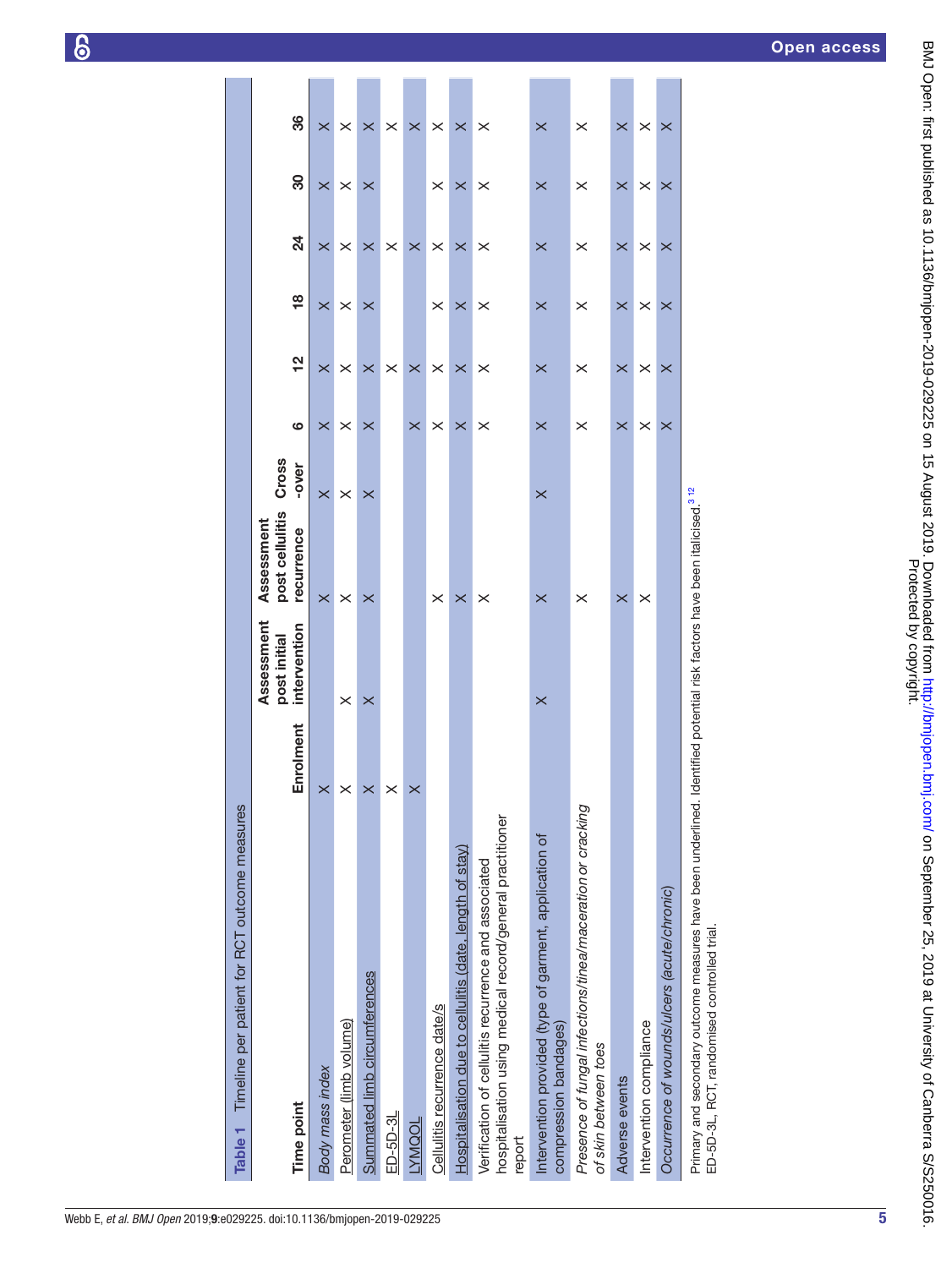the final analysis will use a log-rank test with (one-sided) significance level p=0.0238. These efficacy bounds were derived using a Hwang-Shih-DeCani spending function with gamma =  $-4$  to preserve an overall type 1 error rate of 5%.

#### Recruitment and enrolment of participants

Recruitment will be conducted over a 2.5-year period. A multifaceted recruitment strategy will be used. In order to capture acute patients (seen in CPHB and Canberra Hospital emergency departments and wards), all patients diagnosed with lower limb cellulitis during their hospital presentation will be sent information regarding the trial and how to contact the CPHB lymphoedema service if they would like to learn more information or self-refer. To recruit from the community, the study will be advertised via posters, radio and articles in various magazines and newspapers, providing information about the trial and encouraging self-referral. Education (in-services, faxes, newsletters and posters) and referral forms will be provided to recruitment sites (Canberra Hospital, CPHB, General Practices within the surrounding region) to encourage health professionals to refer patients. Patients from these sites must consent to a referral to the CPHB lymphoedema service for the study, but do not need to consent to participate in the trial at the time of referral.

After self-referral, a screening phone call will be conducted to check inclusion/exclusion criteria, and for those who appear to be eligible, an appointment at the service will be made with a lymphoedema therapist. At this appointment, candidates will be provided with participant information and consent forms, a verbal explanation of the study and an opportunity to ask questions, prior to choosing to consent or decline to participate.

To promote participation in the study, a free set of compression garments will be offered by a secondary sponsor. Compression garments are expensive, which can provide a barrier to treatment compliance. Participants in the intervention group will receive the free garments at intervention commencement. Participants in the control group will receive the free garments following their first cellulitis recurrence (cross-over) or on study completion for those who do not experience recurrence.

#### Patient and public involvement

A patient-centred approach was used to design this study. The trial design replicates the institution's standard clinical practice as closely as possible, while aiming to minimise any additional burden to participants. Patients from the participating clinical service were surveyed to assess acceptability of the model of care undertaken by the trial. As the time required to attend appointments was identified as a potential burden, the trial was designed to minimise scheduled follow-up appointments. Cost of compression therapy was identified as a likely financial burden which is minimised through the provision of two sets of free compression garments and use of accessible funding schemes. Referral processes were developed to

enable patients to self-refer to the trial. The cross-over design feature was chosen to ensure participants do not continue to experience episodes of recurrent cellulitis without receiving the institution's standard intervention.

#### Assignment of interventions and blinding

Participants will be assigned to the intervention or control group in a 1:1 allocation ratio using block randomisation, with a block size of 10. Sealed sequentially numbered opaque envelopes will be used to ensure concealed allocation. A computer-generated allocation sequence will be created and supplied by a consultant statistician and saved in a folder only accessible by administration staff. Administration staff will prepare the sealed sequentially numbered opaque envelopes, ensuring therapists involved in participant allocation have no premature access to the letters.

Therapists will not be blinded due to the practicalities of providing the intervention within a small team of four specialised clinicians. Further, the visible nature of the treatment and lack of feasible sham interventions prevent effective blinding of both assessors and participants. Additionally, for ethical reasons, participants will be fully informed of both the potential interventions, prior to consenting to participate.

#### Data management and quality assurance

Prior to any involvement in the trial, therapists will receive training regarding trial implementation and completion of outcome measures. Refresher training will be provided to therapists annually and the trial protocol will be kept readily available.

For the duration of the study, data will be stored in identifiable form in both a locked office and on a secure access hard drive, accessible only by designated research staff. Data will be entered by a research officer or members of the research team. For quality assurance, data completeness will be reviewed annually, and all entered data will be cross-checked against written records at least once after initial entry. Following trial conclusion and prior to data analysis, all data will be de-identified. Data will be stored for a minimum of 7 years as per CPHB policy, however data may be retained for longer for identified new, ethically approved ancillary studies. A contract with the secondary sponsor ensures that they will have no involvement in the study design, in the collection, analysis, or interpretation of data, in the writing of the manuscript or in the decision to submit the manuscript for publication.

#### Participant retention

Once a participant is enrolled in the study, every effort will be made to ensure they are followed up as per the protocol. Where participants cannot attend a scheduled appointment, a phone call assessment may be completed to gain the primary outcome measure. Phone call assessment will not allow for completion of limb volume or QOL measures but will capture the date of cellulitis recurrence and cellulitis-related hospitalisation.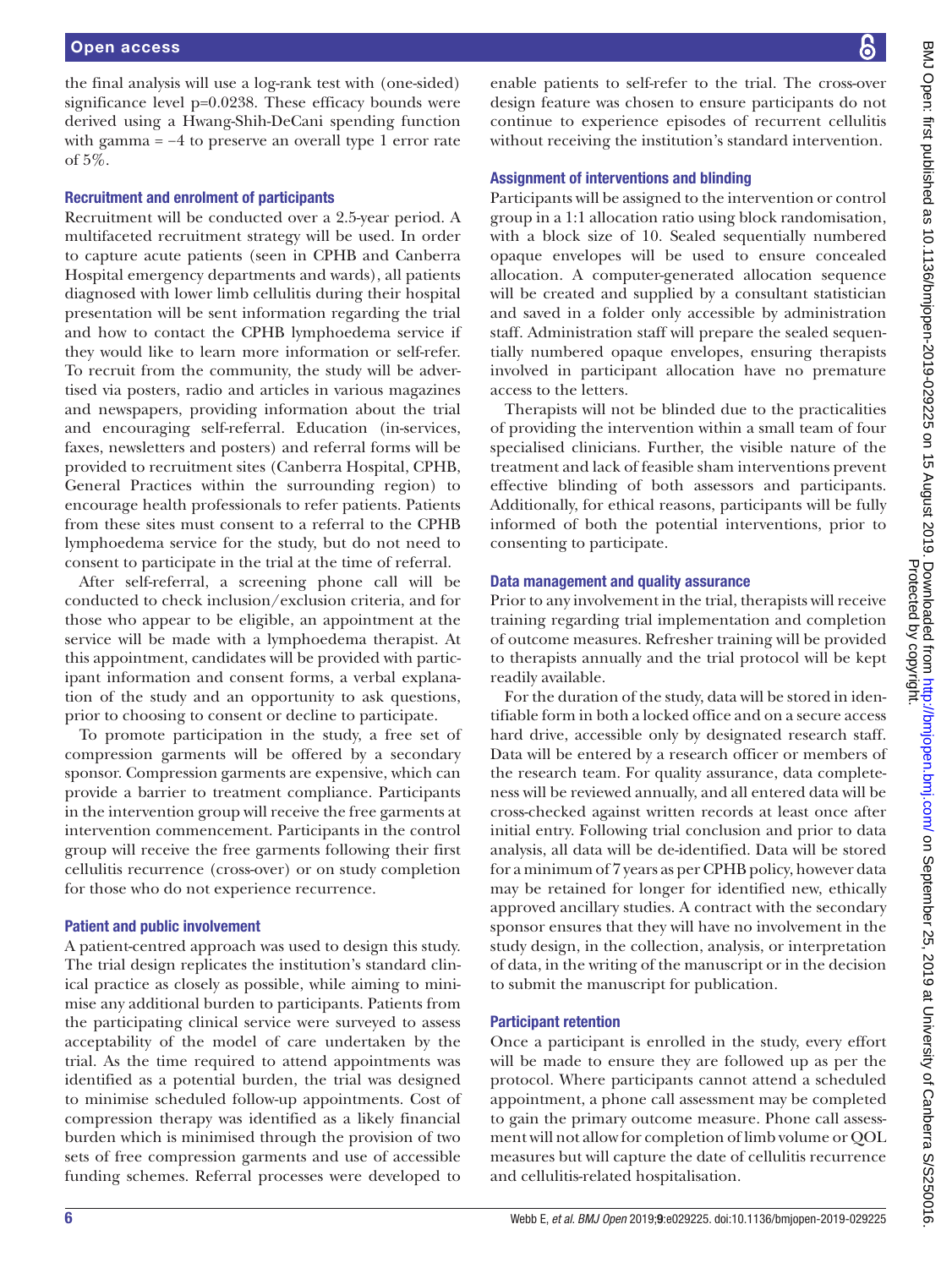Participants can withdraw from the study at any point. For participants who withdraw, the medical record and/ or general practitioner report may be checked according to the schedule for cellulitis recurrence and cellulitis-related hospitalisation.

# Termination criteria

Participants will be withdrawn from the study in the case of death, withdrawal of consent or if they develop a wound or lymphorrhoea requiring compression for effective management.<sup>35</sup>

#### Proposed methods for data analysis

For the main outcome measure of 'time to the first episode of recurrent cellulitis', survival analysis will be undertaken. Kaplan-Meier plots will be used to visualise patterns of time to first cellulitis recurrence between the groups, with a log-rank test being used to determine if there is a statistically significant difference between the groups. Cox proportional hazards regression may also be used to adjust for important risk factors. Right censoring will be used for participants who are lost to follow-up. Intention to treat analysis will be used, with all enrolled participants being assessed according to their randomisation, regardless of protocol adherence.

For the secondary outcomes of percent change in limb volume and QOL, measures will be taken at multiple time points. Therefore, groups will be compared using a linearmixed model or using a repeated measures analysis. A generalised linear model will be used to assess the rate of cellulitis-related hospital admissions.

# Minimising bias Selection and attrition bias

Use of randomisation will minimise selection bias and confounding. Stratification will ensure that the use of prophylactic antibiotics is not confounded with treatment assignment. The presence and distribution of other known potential confounding factors will be measured and reported. Intention to treat analysis will be used to prevent attrition bias that may occur through loss to follow-up of participants.

# Internal validity

Use of an RCT and validated measurement tools support the internal validity of this research. The lack of blinding of therapists and participants has the potential to induce surveillance and recall bias and lead to differential measurement error in the reporting of cellulitis recurrence. To minimise this, the accuracy of self-report of recurrence may be cross-checked with the participant's general practitioner or medical record (from CPHB and Canberra Hospital). Diagnosis of cellulitis by doctors external to the study and use of perometry to measure limb volume will reduce the risk of measurement bias and thus differential measurement error. Calibration of the

perometer will be performed to prevent non-differential measurement error that could result from machine error.

Control and intervention group participants have the same appointment schedule throughout the duration of the trial, however participants in the intervention group may attend more appointments than the control group. This systematic difference in clinician contact could influence the participant's perceived benefit, allowing potential bias in self-reported measures (LYMQOL, EQ-5D).

Participants enrolled in the trial have a history of two or more episodes of cellulitis diagnosed by medical practitioners independent to the trial. As misdiagnosis of lower limb cellulitis is not uncommon, $36$  the trial may include incorrectly diagnosed participants leading to non-differential misclassification.

# Analysis of costs

A within-trial cost-analysis assessment will be conducted. Data obtained from the trial and participant medical records will be used to assess the cost of oedema management and the cost of an episode of cellulitis from both an individual and a health systems perspective. On completion of the RCT, the cost-effectiveness and cost-utility of chronic oedema management to prevent recurrent cellulitis may be assessed.

# Ethics and dissemination

Ethics approval has been granted for these studies by three institutional committees:

- 1. Calvary Public Hospital Bruce Human Research Ethics Committee (53-2016).
- 2. Australian Capital Territory Health Human Research Ethics Committee (ETH.4.17.092).
- 3. University of Canberra Human Research Ethics Committee (cross-institutional approval).

Regardless of the outcome of the trial, the findings are planned to be submitted for publication in relevant peer-reviewed journals and for presentations at national and international conferences. Key findings will be disseminated to identified stakeholders, including primary contact clinicians for patients experiencing cellulitis (doctors and health professionals in acute and community settings), clinicians who manage chronic oedema and professionals who may be involved in developing relevant policy and practice. On request, participants will be provided with a copy of the trial results.

# **DISCUSSION**

Although current expert consensus recommends compression therapy to prevent the recurrence of cellulitis in patients with lower limb chronic oedema, the evidence supporting this recommendation is lacking. This study aims to review the efficacy of compression therapy to allow for better-informed practice and policy. Given the high incidence of cellulitis within Australia and around the world, reducing cellulitis recurrence will significantly